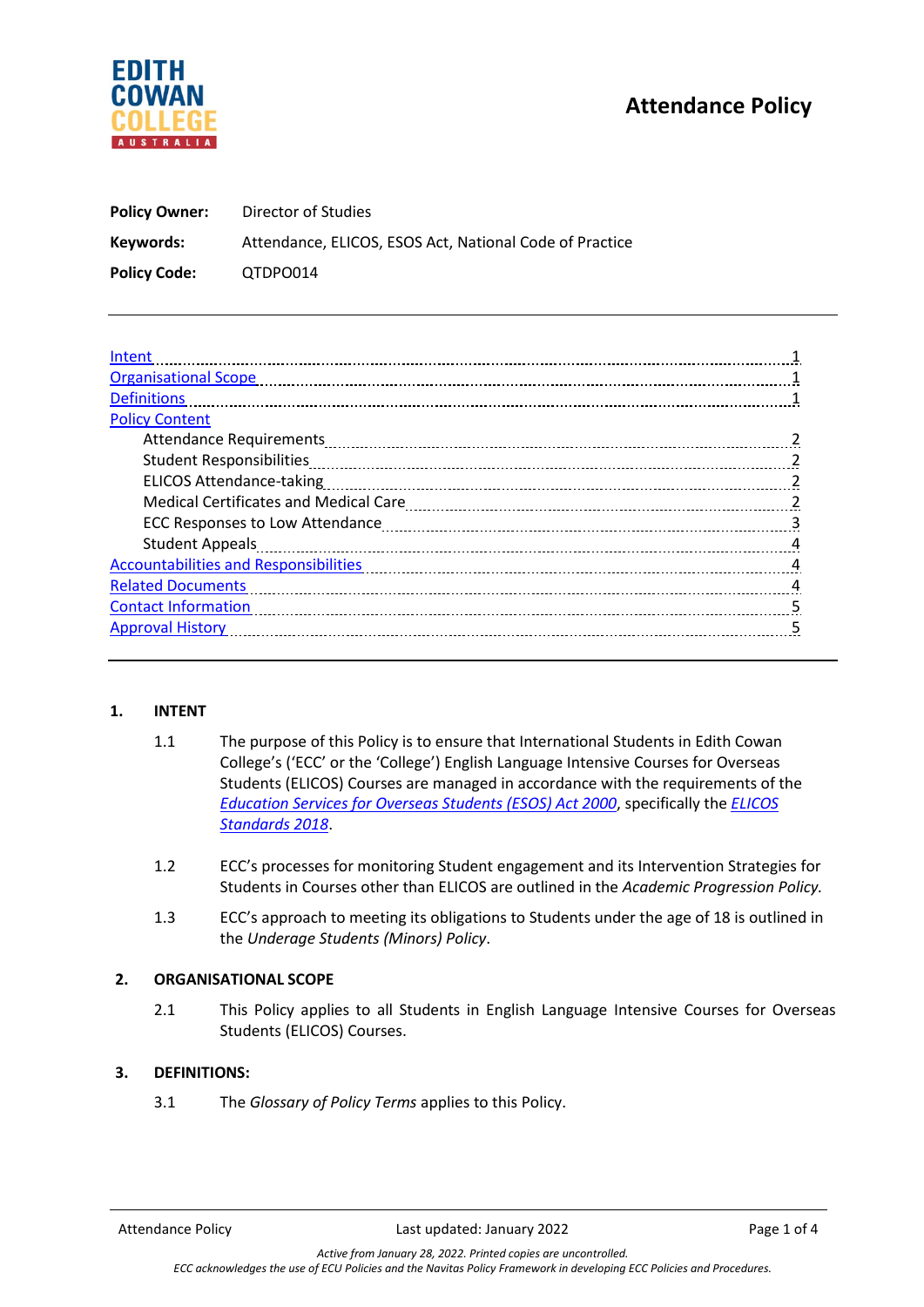

#### **4. POLICY CONTENT:**

#### **Attendance Requirements**

- 4.1 ECC is required under Standard 8 of the *National Code of Practice for Providers of Education and Training to Overseas Students 2018* to monitor the Attendance of International Students Enrolled English Language Intensive courses for Overseas Students (ELICOS) and to report Students who do not meet the ELICOS Attendance requirements to the Australian government using the Provider Registration and International Student Management System (PRISMS).
- 4.2 In order to maintain satisfactory Attendance at ECC, an International Student who is Enrolled must attend at least 80% of the scheduled contact hours for each Study Period of their program. Contact hours are outlined in an International Students' Confirmation of Enrolment (CoE).
- 4.3 Students whose overall Attendance (the Student's Real Attendance in class plus Approved Absences) falls below 80% may have their CoE cancelled and may have their Student visa cancelled.
- 4.4 ECC systematically monitors Student Attendance and proactively notifies and advises Students, appropriate Staff and relevant legislative authorities.
- 4.5 If a Student is issued with a new CoE, ECC is required to monitor Attendance for each of the CoEs separately.

#### **Student Responsibilities**

- 4.6 While ECC regularly monitors Student Attendance, International Students are ultimately responsible for attending classes and checking their Attendance or Enrolment on a regular basis throughout the Study Period to ensure that they are adhering to their visa conditions.
- 4.7 Where it is known by the Student in advance that they will not be attending class, approval is required for this absence.
- 4.8 Where students require an Attendance record, they may obtain an official Certificate of Attendance from Student and Academic Services (SAS).

#### **ELICOS Attendance-taking**

- 4.9 Attendance is taken in ELICOS classes three times each day from Monday to Thursday and twice on Friday.
- 4.10 Students who are absent for twenty (20) minutes from any scheduled class will be marked as 'Absent' for the full session.

#### **Medical Certificates and Medical Care**

- 4.11 A Medical Certificate is required for all Absences from ELICOS on medical grounds.
- 4.12 ECC will only accept Medical Certificates from a registered medical specialist, hospitals or a medical practitioner as defined under the *Health [Practitioner Regulation](https://www.legislation.wa.gov.au/legislation/statutes.nsf/main_mrtitle_12107_homepage.html) National [Law \(WA\) Act](https://www.legislation.wa.gov.au/legislation/statutes.nsf/main_mrtitle_12107_homepage.html) 2010*.
- 4.13 Certificates will not be accepted from pharmacists, herbalists or other providers not registered with the Australian Medical Board.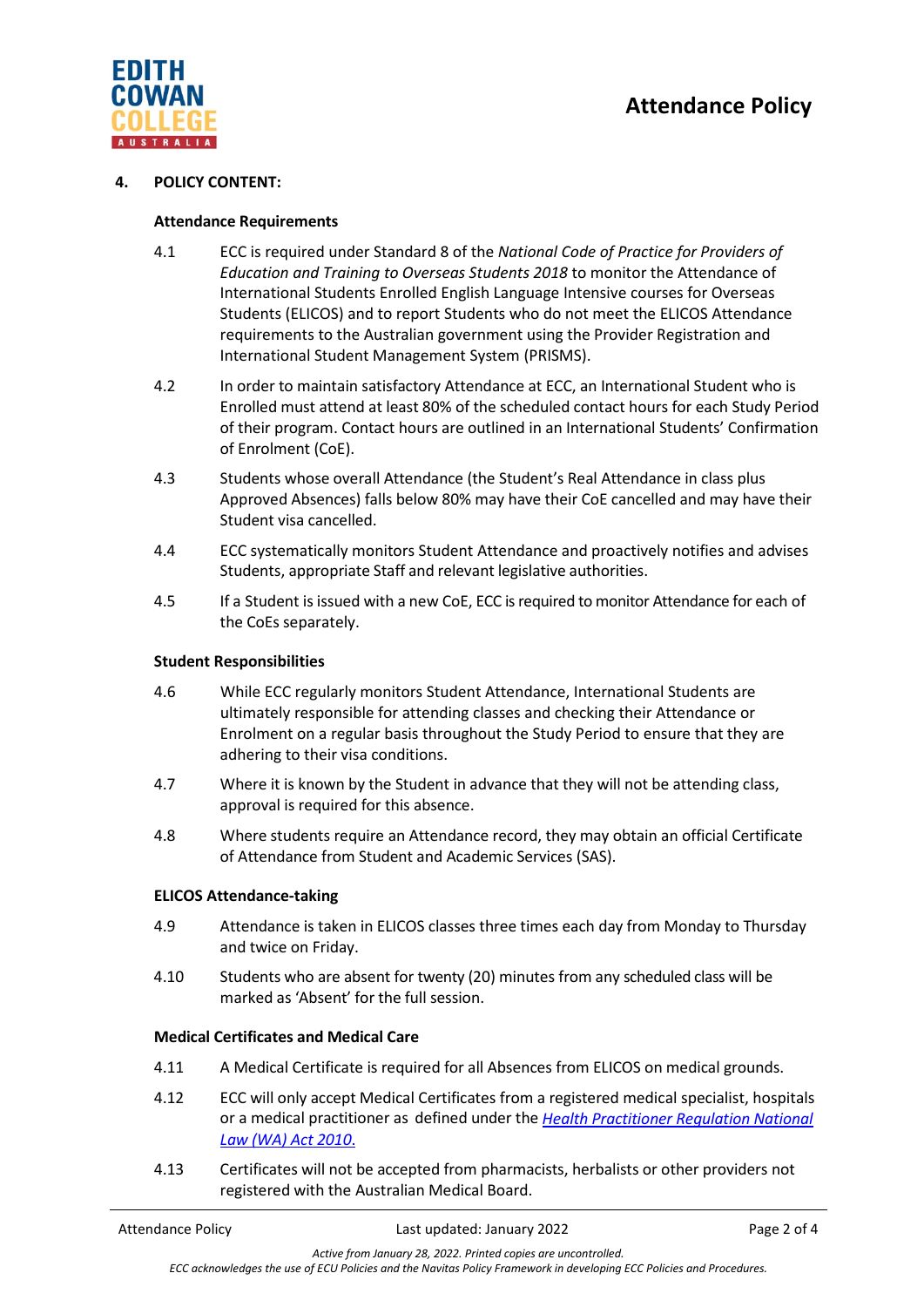

- 4.14 Medical Certificates must follow the *[Australian Medical Association Guidelines](https://www.ama.com.au/position-statement/ama-guidelines-medical-certificates-2011-revised-2016) for Medical [Certificates](https://www.ama.com.au/position-statement/ama-guidelines-medical-certificates-2011-revised-2016)* and must contain:
	- a) name and address of medical practitioner issuing Certificate;
	- b) name of the patient;
	- c) date on which the examination took place;
	- d) date on which the certificate was issued; and
	- e) date(s) on which the patient is or was unfit for Attendance.

## **ECC Responses to low Attendance**

- 4.15 ECC will take the following actions in response to Student Attendance:
	- a) at 89.9% Attendance, an *Attendance Reminder* is sent, but no action is required by the Student other than to improve their Attendance;
	- b) at 84.9% Attendance, an *Attendance Warning* is sent but no action is required by the Student other than to improve their Attendance;
	- c) at 79.9% Adjusted Attendance, a *Notice of Intention to Report* letter is sent to the student with instructions on the Student Appeals process at ECC;
	- d) Where a Student has been absent for five (5) consecutive days without approval and is at risk of falling below 80% Attendance, they will be contacted, reminded of this Policy and referred to the Director of Studies and/or the Student Counsellor if necessary to ensure the health and wellbeing needs of the Student are being met.
	- e) if, following a *Notice of Intention to Report* letter, no evidence has been provided by the Student within the thirty (30) Calendar Days Student Appeals period to change the Attendance outcome or if the internal and external Appeal stages have been unsuccessful, the Student will be reported to the Department of Home Affairs for poor Attendance and Excluded from the College;
	- f) where an ELICOS student has an Attendance rate of above 70% but less than 80% and can produce documentary evidence clearly demonstrating that Compassionate or Compelling Circumstances apply, ECC will exempt the student from being reported to the Department of Home Affairs; and
	- g) when the Real Attendance or Adjusted Attendance figure falls below 70%, the Student will automatically be reported to the Department of Home Affairs.

## **Student Appeals**

- 4.16 Students may lodge a Student Appeal of decisions made under this Policy; see the *Student Appeals Policy.*
- 4.17 To be eligible to lodge a Student Appeal under the *Attendance Policy*, the student's
- 4.18 A Student must maintain Enrolment and attend classes at all stages of the Student Appeal process.
- 4.19 Where a Student does not lodge a Student Appeal within thirty (30) Calendar Days of the date of the *Intention to Report* letter or where their Student Appeal is rejected, the Student will be reported to the Department of Home Affairs through the Provider